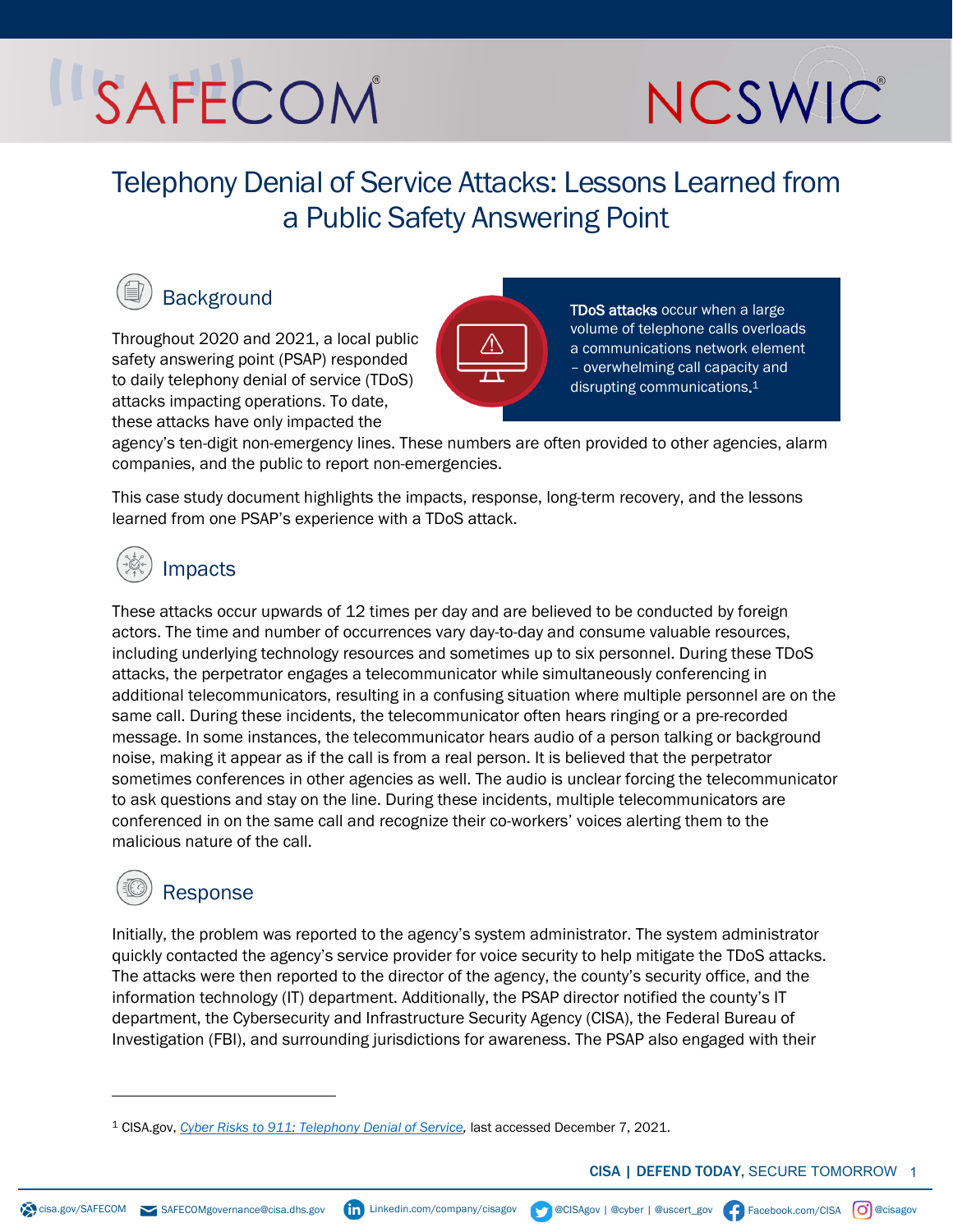## SAFECOM



Commercial Mobile Radio Service providers to get information on the call characteristics; however, they were unable to track the call or provide additional details.

The PSAP implemented a call authentication system appliance from a network security provider for primary and alternate devices in the path of the ten-digit ingress calls. Incoming primary rate interface circuits come into the building from a demarcation point, and from there, connect to the call handling equipment. The PSAP installed this TDoS mitigation appliance in "front" of the call handling equipment and established rules that inspect ingress calls. When certain characteristics of past attacks are met, the appliance addresses the call and keeps it from being passed into the call handling system so that personnel resources do not need to handle the call.

The PSAP does not have formal cybersecurity training for staff; however, the systems administrator engages with staff and supervisors to make them aware of the call characteristics and security capabilities to mitigate TDoS attacks.

### Long-Term Recovery

The PSAP has not been able to trace the calls but continues to record TDoS incidents to help gather information about call patterns. Additionally, data collection is also assisted by e-mail notifications sent by the service provider to the systems administrator when the mitigation function is enacted.

## Lessons Learned

#### Review policies and procedures on handling nuisance calls

Telecommunicators may be first to notice nuisance calls. However, they may be reluctant to disconnect from a 911 call for fear of consequences. Emergency communication centers (ECCs)/PSAPs should review policies and procedures to ensure they address nuisance calls. Agencies should also establish temporary standard operating procedures or guidance for responding to TDoS events. Finally, ECCs/PSAPs should ensure staff are familiar with policies and procedures for addressing nuisance calls.

#### Engage with service providers

ECCs/PSAPs should engage with service providers regularly. Service providers may be able to identify signs of an attack and mitigate the damage quickly while ECC/PSAP staff make other notifications and changes to their operations. Additionally, providers may be able to validate authenticity using call information.

Collaborate with neighboring jurisdictions to establish continuity of operations agreements with other ECCs/PSAPs to provide backup call capabilities during TDoS disruptions

ECCs/PSAPs should build relationships and engage with neighboring agencies to develop agreements and protocols to maintain operations in the event of a TDoS attack where service is disrupted. Larger ECCs/PSAPs may require mutual aid from centers of comparable size for backup call-handling assistance. ECCs/PSAPs should develop agreements and notification protocols with